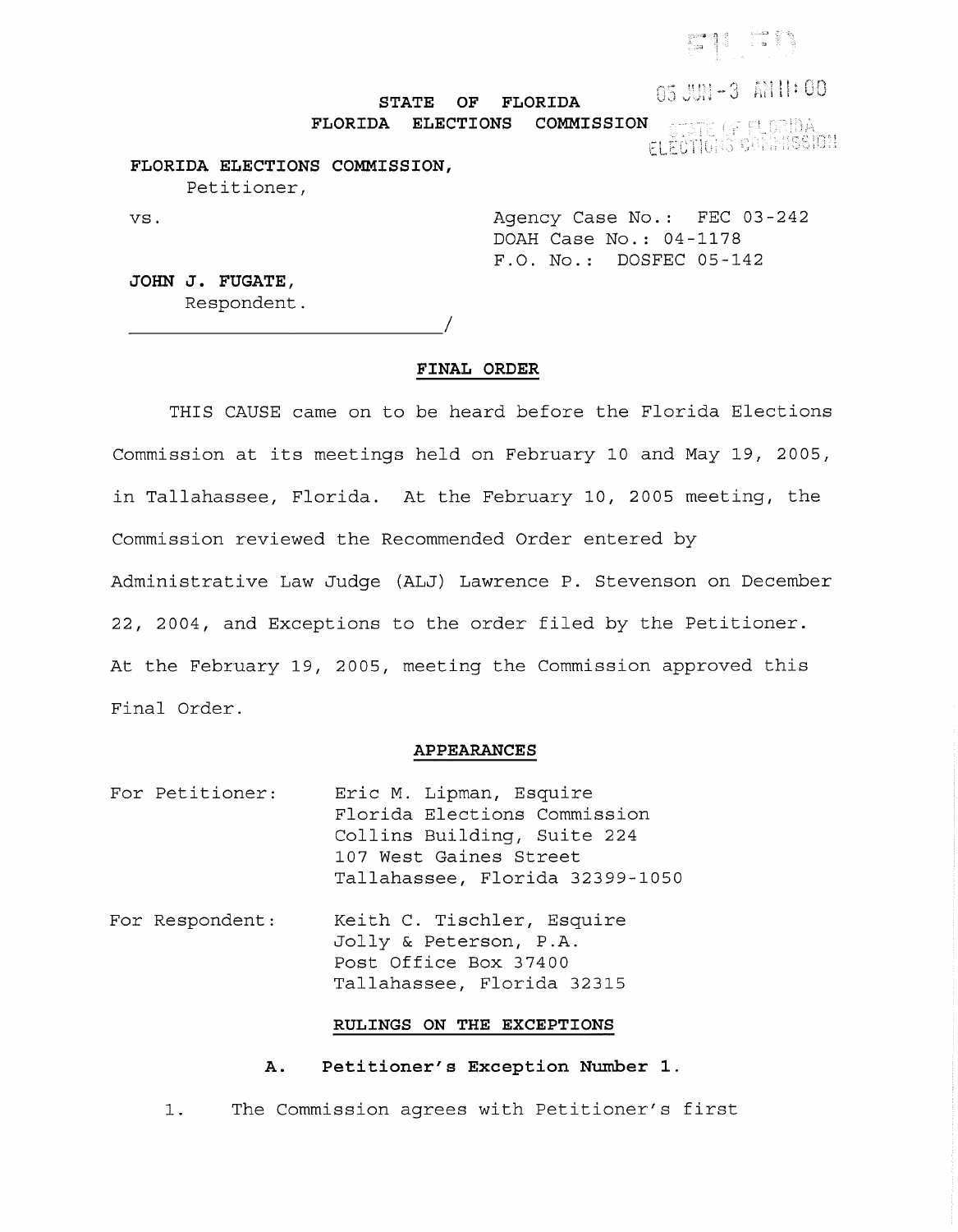exception. The ALJ erroneously ruled that Section 106.37, Florida Statutes, does not apply to alleged violations of Chapter 104, *Florida Statutes.* The Commission has consistently construed the statutory language in Section 106.25(3), *Florida Statutes,* to mean that the definition of willfulness in Section 106.37, *Florida Statutes,* applies to alleged violations of Chapter 104, *Florida Statutes.* In *FEC v. Schwartz,* Case Number FEC 01-086, (August 23, 2002), the Commission ruled that:

> The Commission's jurisdiction over Chapter 104 is subject to a "willfulness" component. Sees. 106.25(3), Fla. Stat. In light of this legislative directive, the Commission finds that "willfulness," as defined in Section 106.37, *Florida Statutes,* must be proven before the person charged can be found to have violated a provision of Chapter 104. *(Schwartz Final Order at* 12)

2. Ruling on an exception involving this same issue in *FEC v. Hutcheson,* Case Number FEC 01-170, (November 24, 2002), the Commission affirmed the ALJ's application of Section 106.37, *Florida Statutes,* to cases involving alleged violations of Chapter 104, *Florida Statutes,* and stated:

> The ALJ correctly found that Respondent's actions were "willful." $1$  As the Commission has repeatedly explained, for the purposes of the Commission's jurisdiction, the term "willfulness" has a specific meaning that is set out in Section 106.37, *Florida Statutes. (Hutcheson Final Order at 16).*

 $1$  \$106.25(3), Fla. Stat., provides that the "willfulness" standard set out in §106.37 applies to violations of both Ch. 104 and Ch. 106.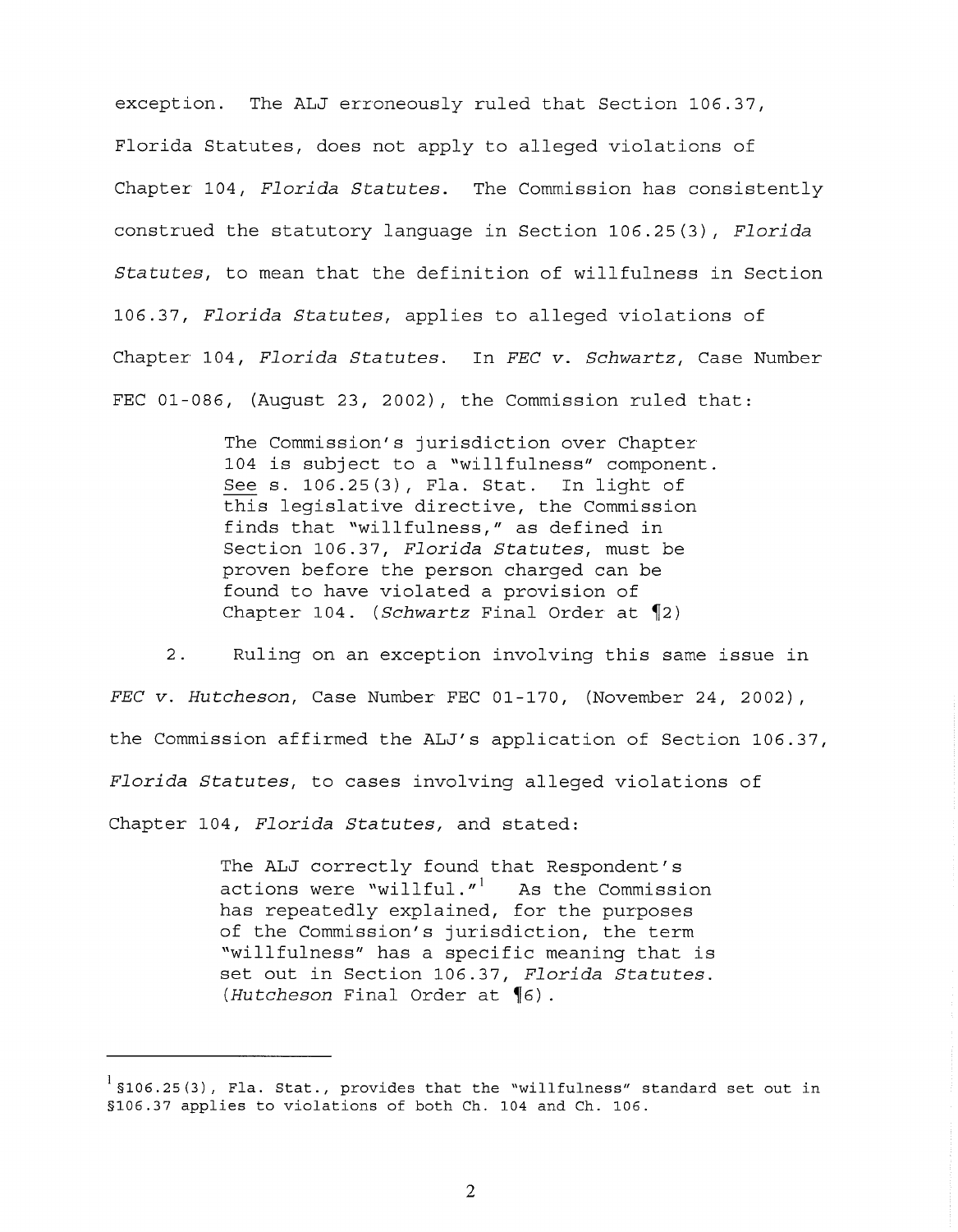3. The Commission has applied the legal standard of willfulness found in Section 106.37, *Florida Statutes,* when making determinations of probable cause. *(See FEC v. Stein,*  Case Numbers FEC 04-042 and 04-046i *FEC v. Floyd,* FEC Case Number FEC 04-043i *FEC v. Weed,* Case Numbers FEC 04-047, FEC 04- 048 and FEC 04-048i *FEC v. Oliphant,* Case Number FEC 02-356.)

4. In Endnote 1 of the Recommended Order, the ALJ states that his conclusion is supported by the legislative history of Sections 106.25(3) and 106.37, *Florida Statutes.* The Commission disagrees with both the ALJ's conclusion of law and his understanding of the legislative history.

5. Section 106.37, *Florida Statutes,* was enacted by Section 1, Chapter 97-13, *Laws of Florida.* Section 106.37, *Florida Statutes,* codified most of the case law definition of willfulness that had developed in previous Commission cases. $^2$ 

6. In 1998, the Legislature enlarged the Commission's jurisdiction by providing that the Commission also investigate and determine violations of Chapter 104, *Florida Statutes.* In the same section of Chapter 98-129, *Laws of Florida,* that vested the Commission with jurisdiction to investigate violations of Chapter 104, *Florida Statutes,* the Legislature also amended Section 106.25(3), *Florida Statutes,* so that the Section 106.37,

 $2$  The ALJ's decision in this case directly contradicts other ALJ's conclusions of law on the same issue. (See Hutcheson- DOAH Case Number 01-4936; *Schwartz-DOAR* Case Number 01-3652.)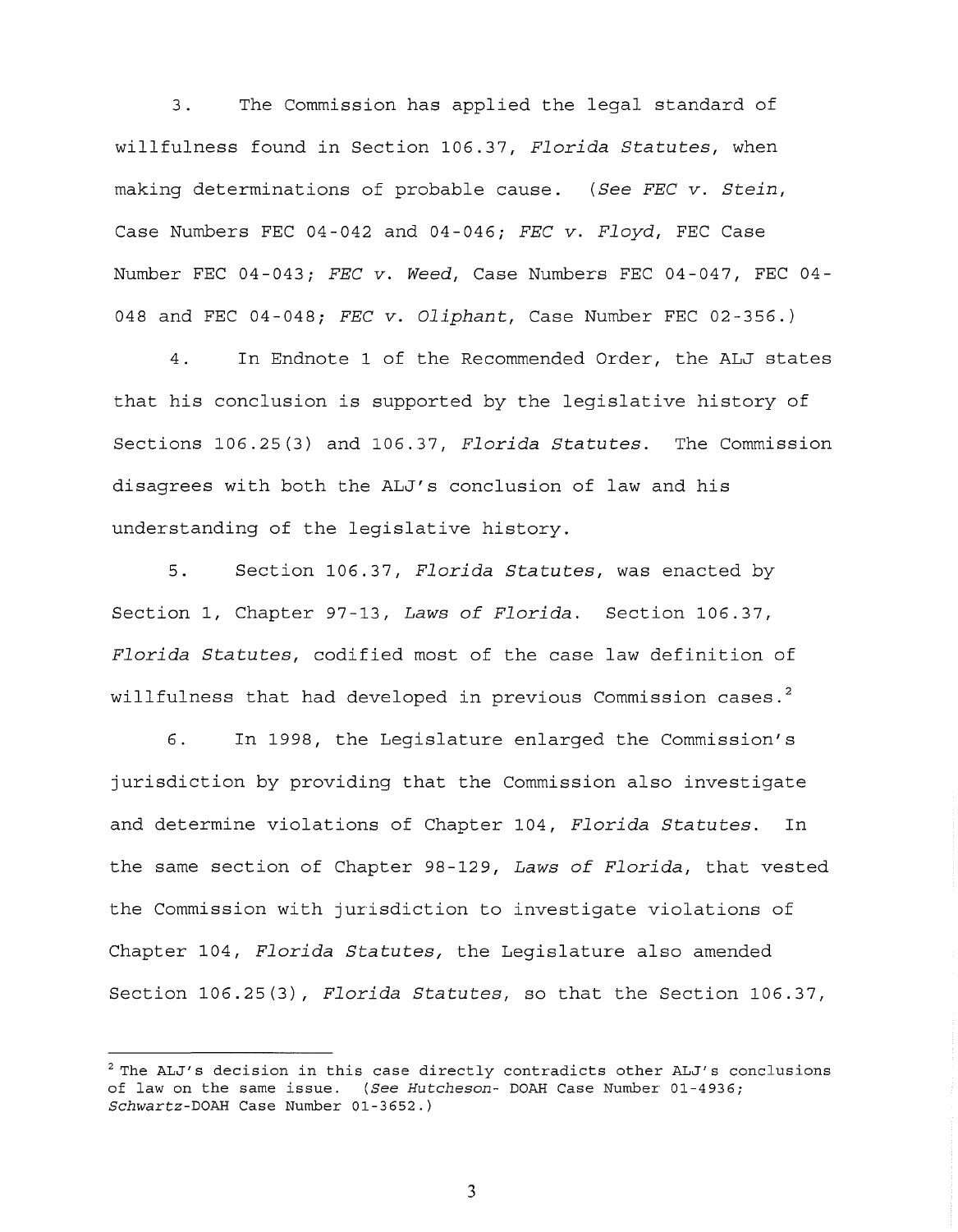*Florida Statutes,* definition of willfulness would apply to alleged violations of Chapter 104, Florida Statutes.

7. Thus, the Commission, consistent with its past holdings, again holds that Section 106.37, Florida Statutes, applies to alleged violations of Chapter 104 <sup>1</sup>*Florida Statutes.* 

#### **A. Petitioner's Exception Number 2.**

8. The Commission agrees with Petitioner's second exception. In reaching his conclusion of law in 128, the ALJ applied his findings of fact in this case to an incorrect legal standard of willfulness as discussed above.

9. Respondent submitted his signed Statement of Candidate form on May 20, 2003, at the same time he submitted the required documents to open a campaign account and accept contributions. Respondent's Statement of Candidate form attested that had received, read, and understood the requirements of Chapter 106 <sup>1</sup>*Florida Statutes.* These statutory provisions were included in the *2000 Candidate Handbook on Campaign Financing/* published by the state Division of Elections and given to Respondent by the local Supervisor of Elections, when Respondent filed his paperwork for the 2000 election. (FOF  $\S$ 

10. Respondent received a copy of the *2004 Candidate and Campaign Treasurer Handbook* when he filed his re-election paperwork with the local Supervisor of Elections. (FOF  $\P$ 2)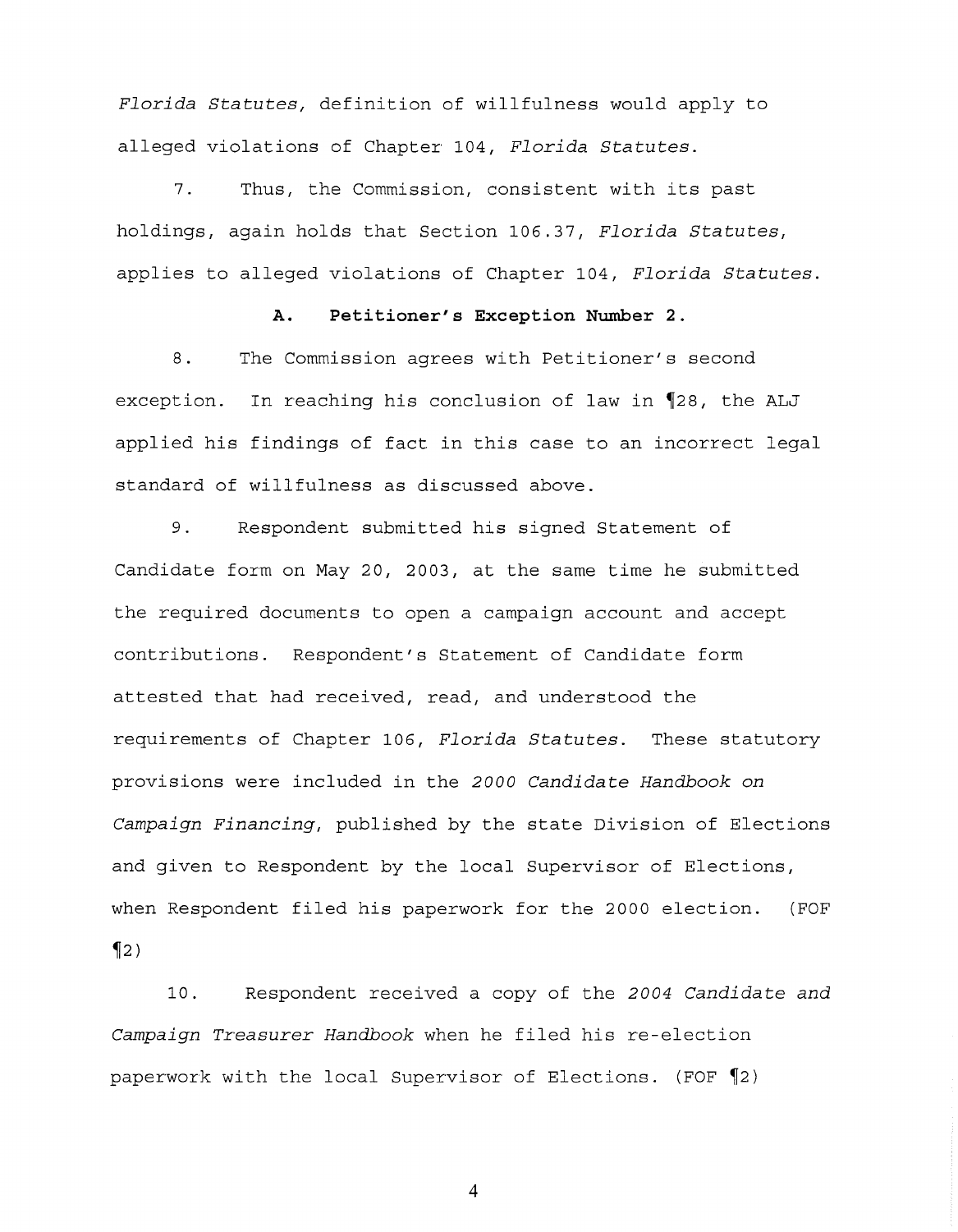11. Respondent prepared a letter to all Sheriff's Office employees regarding his intention to seek re-election that also informed the employees that Major Wise would be able to remain with the office after his retirement. Respondent printed his letter on stationery with a header reading, "Re-Elect Fugate for Sheriff," along with Sheriff Fugate's mailing address and phone number. The words "Pd. Pol. Adv. Paid For In-Kind By John J. Fugate. Approved by John J. Fugate (D)," appeared underneath Respondent's signature at the bottom of the page. (FOF  $\P$ 5)

12. Respondent knew that he was prohibited from using Sheriff's Office or DeSoto County resources to prepare or distribute his letter and that none of the costs involved in preparing or distributing the letter should be borne by the Sheriff's Office or the County. Therefore, Respondent drafted the letter on his home computer, printed approximately 120 copies of the letter on his home printer, and used paper and ink that he purchased at Wal-Mart.  $((FOF \P6))$ 

13. Respondent then brought the copies of the letter to the Sheriff's Office and placed one copy in the pay envelope of each his employees.  $(\sqrt{FOF \cdot 7})$ 

14. Pay envelopes, including Sheriff Fugate's letter, were distributed to the Respondent's employees in the usual manner, either at the front desk in the Records Division for pickup or in the employee's mail slot. The employees received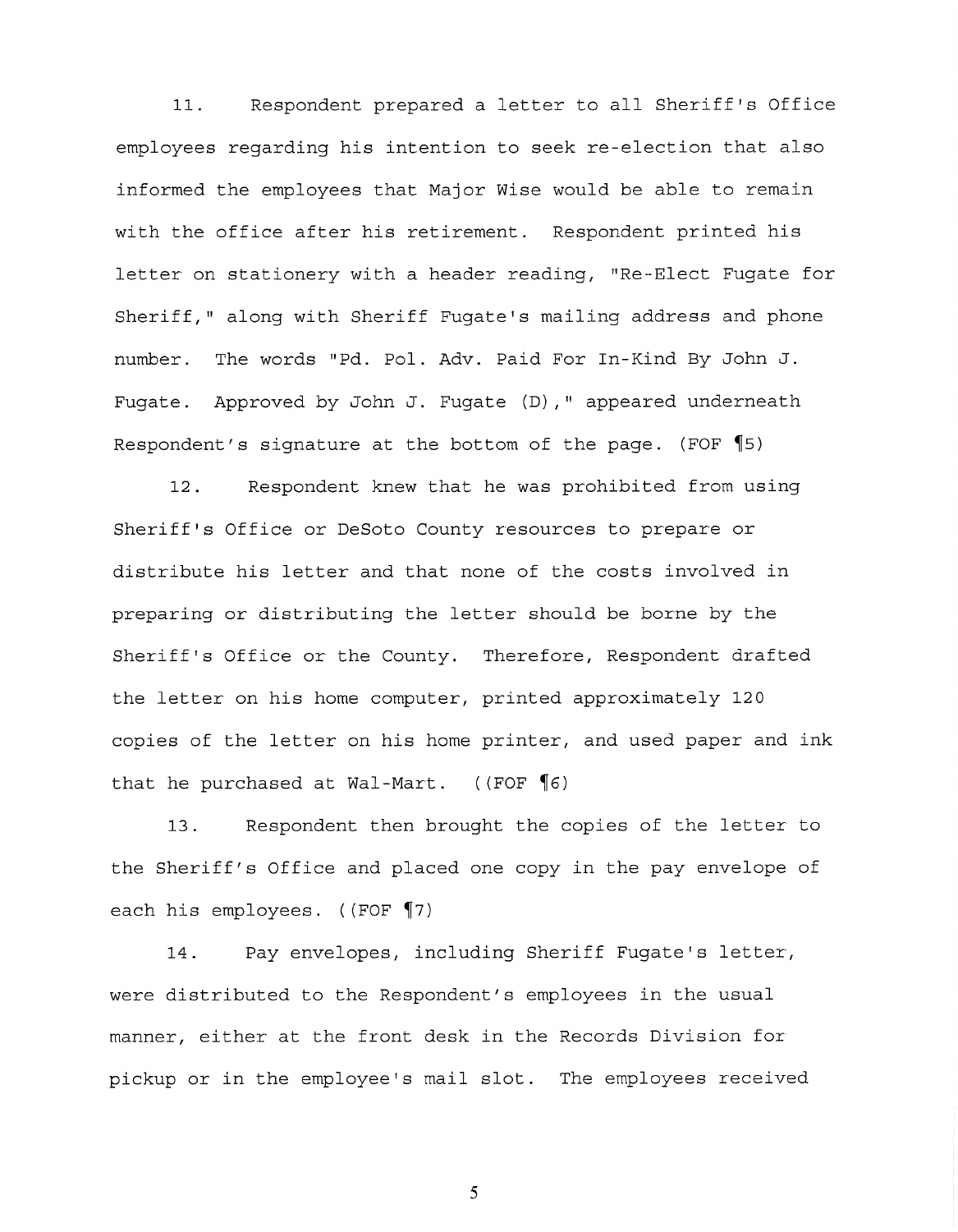Respondent's letter upon retrieving their paychecks on or about October 2, 2003 (FOF  $\P$ 8)

15. Respondent did not seek advice from the local Supervisor of Elections or an advisory opinion from the state Division of Elections because he believed he could distribute the flyers that included information about his campaign in his employee's envelopes. (FOF  $\P$ 14).

16. Application of the facts to the proper legal definition of willfulness in Commission cases reveals that Respondent acted willfully in this matter. Respondent knew he could not use the county or sheriff's office resources for anything in connection with his campaign. Accordingly, he developed and printed his flyer at home on his own computer. However, Respondent made no efforts to determine if distributing the flyers in employee's pay envelopes was permissible. Respondent merely reviewed the statute in question, decided he could proceed with his plan, and proceeded to distribute his flyer without further inquiry or thought.

17. Because Respondent knew he was prohibited from using the resources of his elected office to create and copy his campaign flyer, at a minimum, Respondent should have made some inquiry (either of the Supervisor of Elections or the Division of Elections) to attempt to determine if it was permissible to distribute his campaign flyer at the Sheriff's office.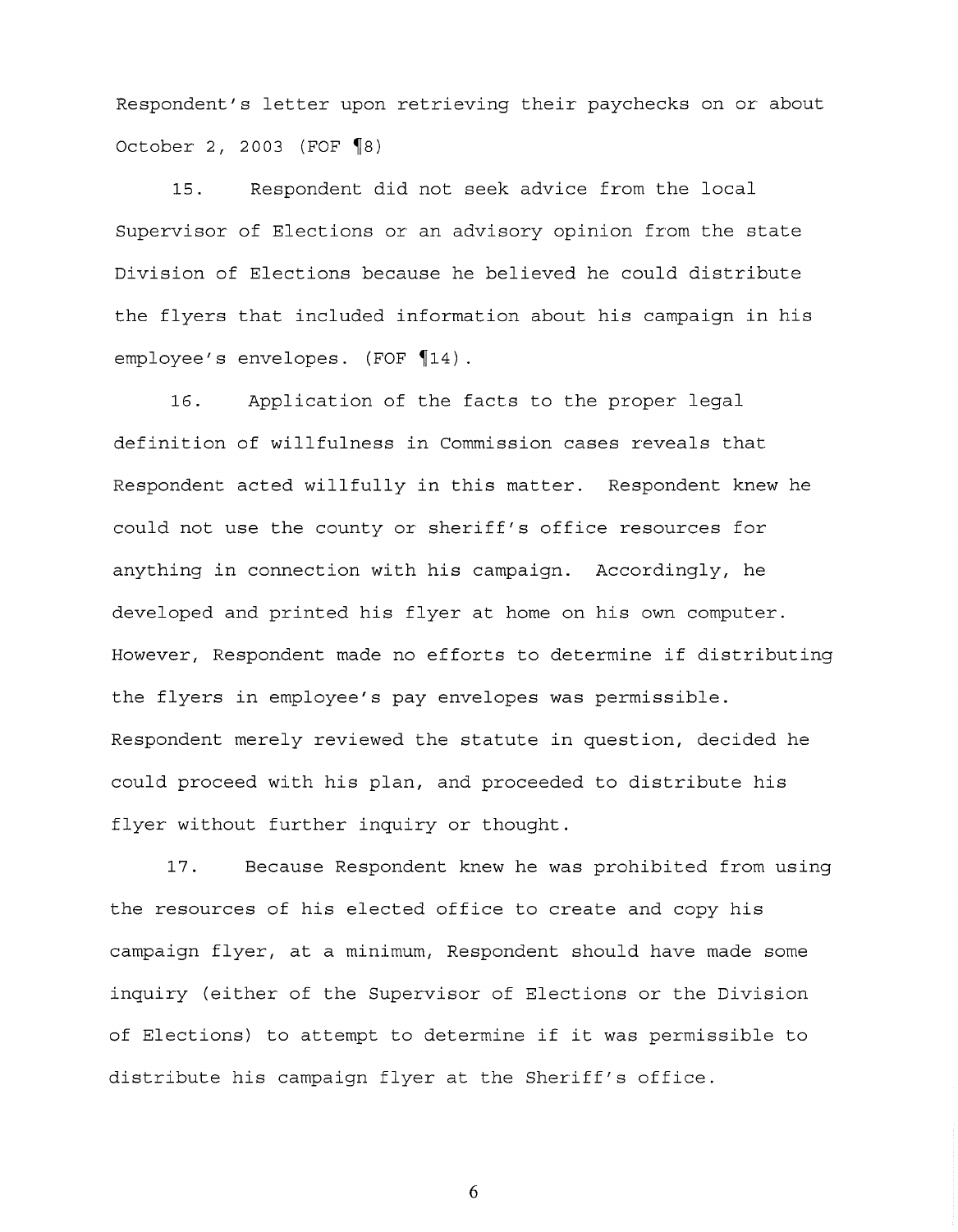18. Based upon the foregoing, applying the facts of this case to the proper legal standard of willfulness in Commission proceedings, the Commission finds the Respondent committed one count of violating 104.31(1) (a), *Florida Statutes.* 

#### **CONCLUSION AND PENALTY**

The Commission accepts the ALJ's Recommended Findings of Fact and his Conclusions of Law, except as modified by the rulings on Petitioner's exceptions set out above. The Commission finds that Respondent has violated Section 104.31 (1) (a), Florida Statutes. Therefore, it is

**ORDERED** that the Respondent shall remit a civil penalty in the amount of \$500. The civil penalty shall be paid to the Florida Elections Commission, the Collins Building, Suite 224, 107 W. Gaines Street, Tallahassee, Florida 32399-0250, within 30 days of the date this Final Order is received by the Respondent.

**DONE AND ENTERED** by the Florida Elections Commission and filed with the Clerk of the Commission on this 3rd day of June, 2005, in Tallahassee, Florida.

Trance Driver

Chance Irvine, Chairman Florida Elections Commission 107 W. Gaines Street, Collins Building, Suite 224, Tallahassee, Florida, 32399-1050